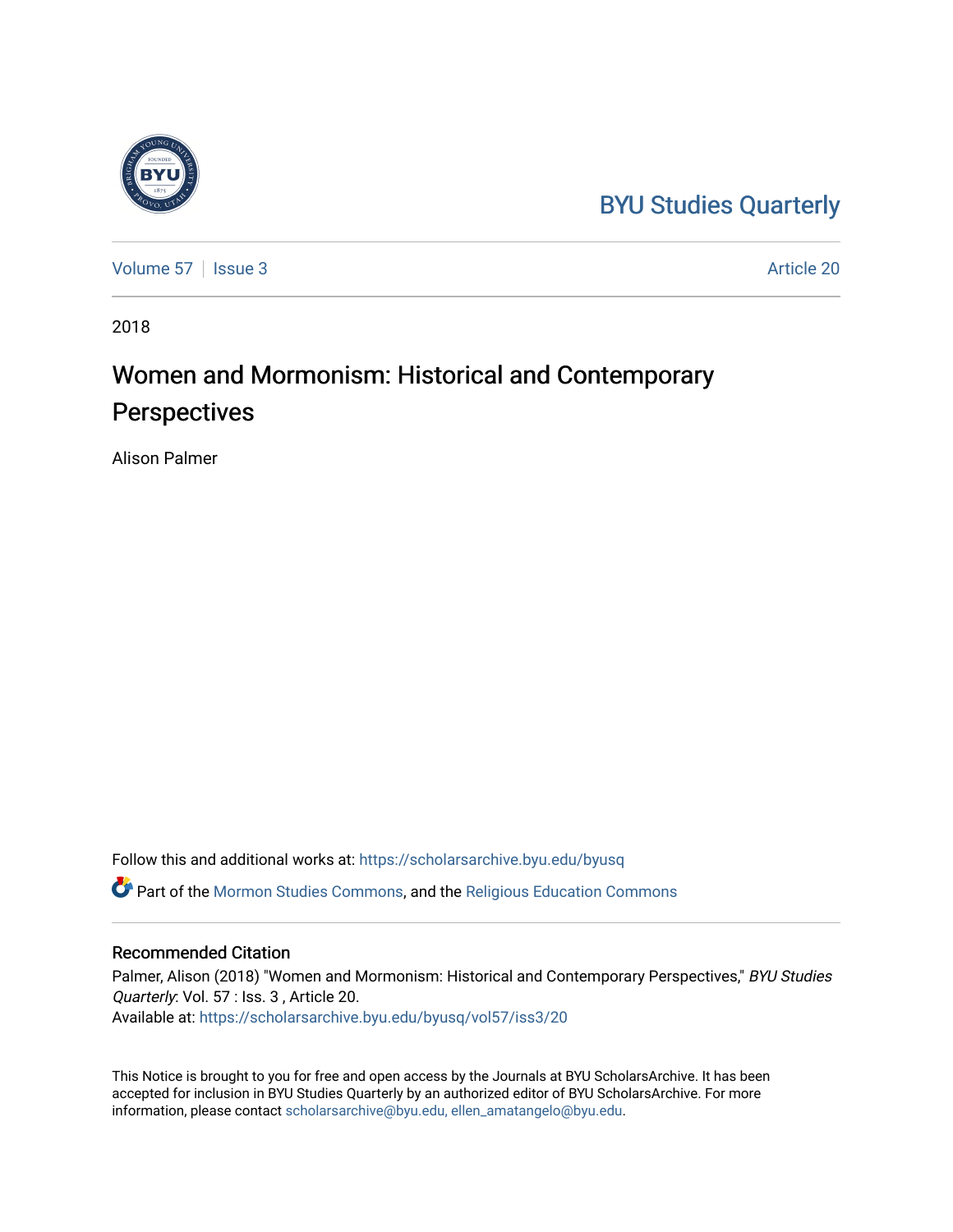*From the Outside Looking In* is a fascinating collection of lectures that captures both the complexity of Mormonism, with its many facets, and the legacy of the Tanner Lecture series. Anyone interested in Mormon identity, Church history, and the Church's role moving forward will enjoy reading this volume of scholarship.

—Emily Cook

Kate Holbrook and Matthew Bowman, eds., *Women and Mormonism: Historical and Contemporary Perspectives* (Salt Lake City: University of Utah Press, 2016)

This offering from the University of Utah Press showcases current scholarship on women and Mormonism and was edited and compiled by Kate Holbrook and Matthew Bowman, seasoned scholars in the field of religious (and specifically Mormon) studies. The book comprises a tapestry of essays, mostly drawn from an August 2012 conference about women and the LDS Church. The theme of the conference and subsequently this book is, appropriately, agency—both a common central theme in the field of women's studies and an essential component of Mormon doctrine since Joseph Smith.

In the growing corpus of academic publications about Mormon women (*At the Pulpit* and *A House Full of Females* being a couple of the most recent), *Women and Mormonism* is unique in its breadth and scope. As stated by the editors, this collection is the first work in over twenty years to offer "a combined thematic, cultural, and historical approach to the study of Mormon women" (3). In addition, one of the book's primary purposes is to inspire and promote additional scholarship, and in that regard, the book moves beyond the stated theme of agency and paints

a picture of not only the present state of studies on women and Mormonism but also what these studies could and should look like in the future.

Those interested in seeing a more inclusive approach to women's and Mormon studies—one that both honors traditional historical work and embraces new disciplines and new voices—will take great interest in this volume. The editors included perspectives from a diverse group of scholars and "gathered essays from outside the historical and theological disciplines to address myriad aspects of the Mormon experience" (3). These other disciplines include the social sciences and personal narratives. In this book, readers will find contributions from scholars who are well published in the field of Mormon studies and/or women's studies (for example, Laurel Thatcher Ulrich, Claudia Bushman, and Melissa Wei-Tsing Inouye). They will also find non-LDS perspectives (for instance, that of Mary Farrel Bednarowski, a Roman Catholic). In addition to essays by several other scholars, the collection includes personal accounts from nonscholar laypersons (including narratives collected by Neylan McBaine and others as part of the Mormon Women Project). And several of the essays feature the perspectives of women of color and of women from outside of the United States (for example, P. Jane Hafen, a Taos Pueblo Mormon scholar, and Mariama Kallon, an asylee from Sierra Leone).

The twenty-one essays in this collection are organized into four parts: "Historical Methodology Perspectives," "Historical Narrative Perspectives," "Contemporary Social Science Perspectives," and "Contemporary Personal Perspectives." Given the multidisciplinary nature of the collection, the essays draw from a breadth of sources, including primary documents, surveys, interviews, and oral